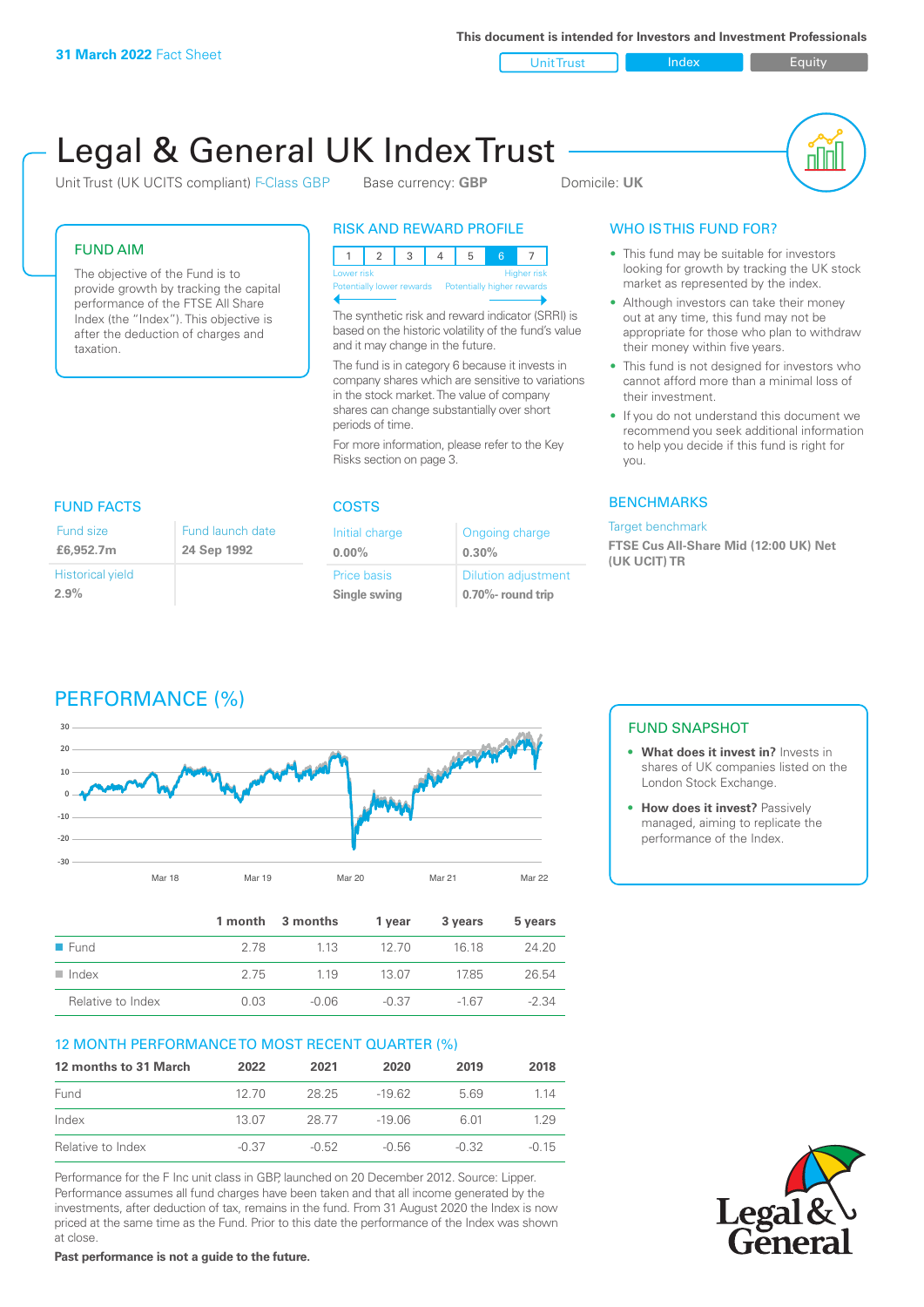# Legal & General UK Index Trust

Unit Trust (UK UCITS compliant) F-Class GBP

## PORTFOLIO BREAKDOWN

All data sources are a combination of LGIM and the Fund Accountant unless otherwise stated. Totals may not sum to due to rounding. In order to minimise transaction costs, the Fund will not always own all the assets that constitute the index and on occasion it will own assets that are not in the index. The number of fund holdings can also differ from the index due to corporate events and proxy holdings.



#### SECTOR (%)

| $\blacksquare$ Financials  | 22.7 |
|----------------------------|------|
| ■ Consumer Staples         | 14.6 |
| $\blacksquare$ Industrials | 12.0 |
| $\blacksquare$ Health Care | 10.9 |
| ■ Consumer Discretionary   | 10.8 |
| $\blacksquare$ Energy      | 9.8  |
| ■ Basic Materials          | 8.9  |
| $\blacksquare$ Utilities   | 3.6  |
| ■ Real Estate              | 3.3  |
| Telecommunications         | 21   |
| ■ Technology               | 14   |
|                            |      |

#### COUNTRY (%)

United Kingdom 100.0

#### MARKET CAPITALISATION (%) TOP 10 ISSUERS (%)

| 66.6 |
|------|
| 20.9 |
| 12.5 |
|      |
|      |

■ Top 10 issuers 39.3% ■ Rest of portfolio 60.7% No. of holdings in fund 613 No. of holdings in index 603

| Shell                    | 6.5 |
|--------------------------|-----|
| AstraZeneca              | 6.4 |
| <b>HSBC Holdings</b>     | 4.5 |
| Diageo                   | 36  |
| Unilever                 | 3.6 |
| GlaxoSmithKline          | 3.4 |
| British American Tobacco | 3.0 |
| ВP                       | 29  |
| Rio Tinto                | 2.8 |
| Glencore                 | 26  |
|                          |     |



The Index Fund Management team comprises 25 fund managers, supported by two analysts. Management oversight is provided by the Global Head of Index Funds. The team has average industry experience of 15 years, of which seven years has been at LGIM, and is focused on achieving the equally important objectives of close tracking and maximising returns.